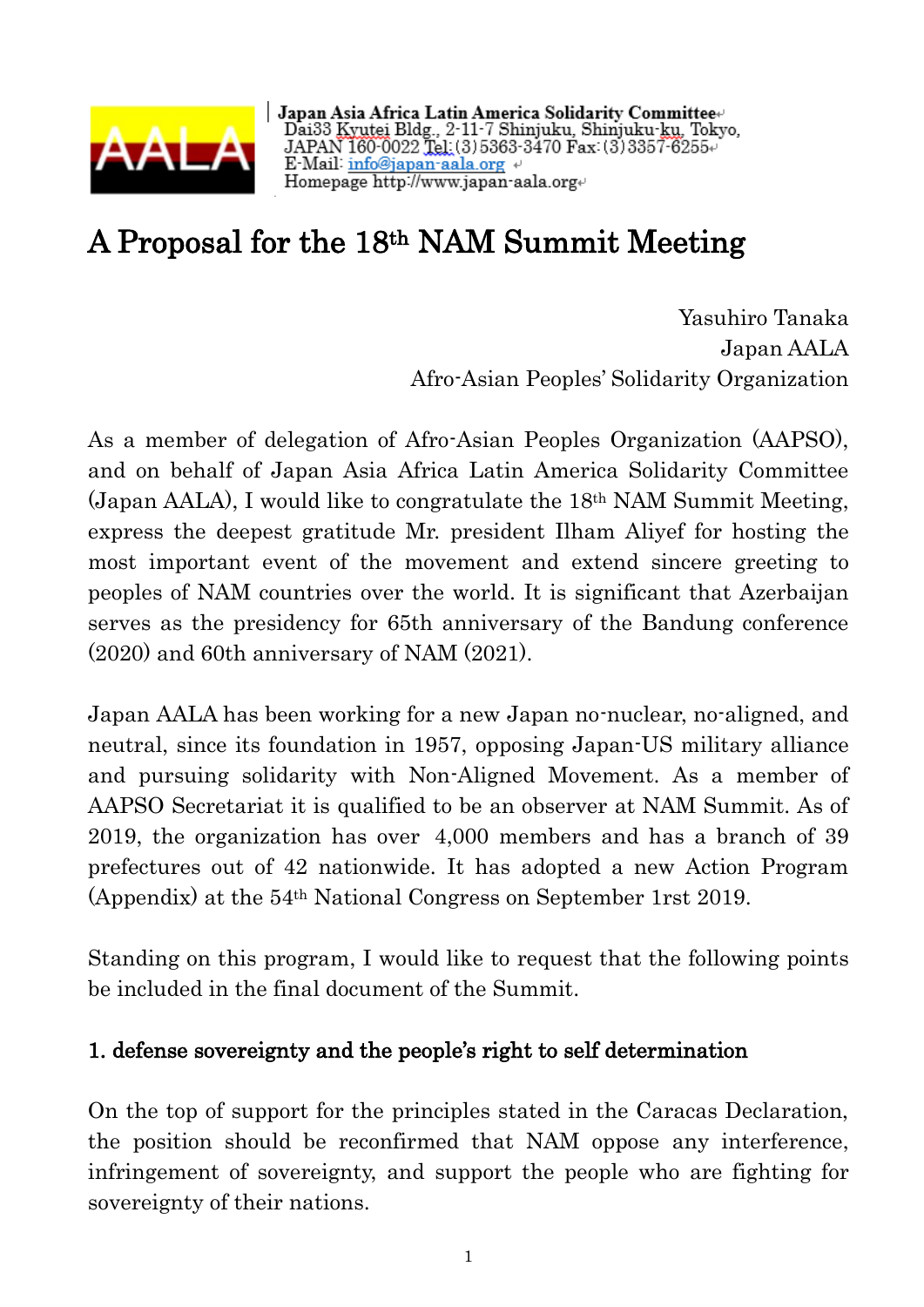The "sanctions" imposed by the US Trump administration against Iran and three Latin American countries violates not only WTO rules but also international and humanitarian laws as "collective sanctions" for the people. Moreover, compulsory application to third countries is a serious infringement of national sovereignty that undermines world peace and peoples friendship. We should firmly oppose these unlawful sanctions and confirm our position to work together to support the victims.

"The right to intervene" was enacted by African Union as a peacekeeping operation based on the African Union Covenant Code, considering the recent bitter history of Africa. Therefore the theory should be made strictly an exception, never be abused. Humanitarian intervention under the name of "responsibility to protect" should be rejected to firmly defend sovereignty and the right to self-determination.

The conflicts between member countries should be resolved in conformity with principles of no external intervention and through dialogue and peaceful means.

## 2. Elimination of nuclear arms

Under the US Trump administration the world is on the verge of a new nuclear arms race. In addition to the five nuclear states, more countries have and intend to have nuclear weapons. As the peace organization in the only country A bombed in the war, we strongly believe that mankind cannot live with nuclear weapons. I would like the NAM to take the lead for eliminating all nuclear weapons as an urgent task.

In this regard I support the policy stated in Caracas declaration, in particular its reference to the Treaty of the Prohibition of Nuclear Weapons. I wish the summit meeting encourage member countries to ratify the treaty as early as possible to make it enter into force.

The treaty adopted in 2017 at the United Nation Conference by the support of 122 nations (mostly NAM countries) was welcomed by the public opinion in the world as a big step toward abolition of nuclear weapons. Why?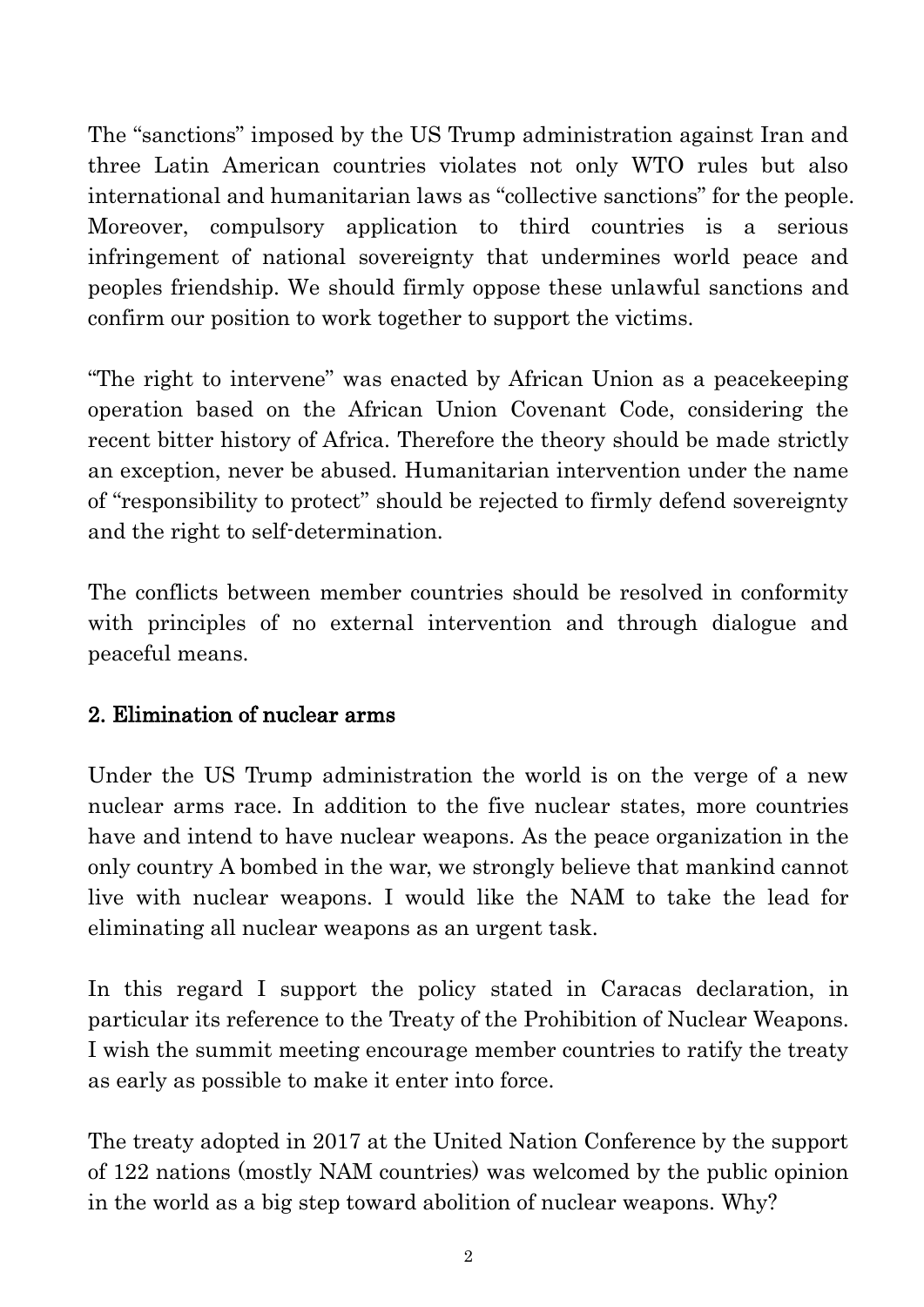First, the treaty includes all necessary elements as prohibition instrument leading toward their total elimination. Different from other disarmament conventions such as No Proliferation Treaty or Nuclear Test Ban Treaty, it illegalizes nuclear weapon itself, which provides the strongest legal basis to invalid any excuses for nuclear weapons.

Secondly the treaty prohibits not only the developing, testing, producing, manufacturing, etc, but also the use or the threat to use. The inclusion of "the threat of use" is quite significant because it will destroy deterrence theory which are used by nuclear weapon states to justify the possession.

Thirdly it is quite important that the convention does not include requirement for specific countries ratification to come into effect. It is different from other treaty such as CTBT which requires specific countries ratification which prevents the treaty from becoming effective. The treaty also gives a way to the nuclear weapon state to join first and then destroy them as soon as possible.

Once it goes into force it will exert tremendous pressure both morally and politically on nuclear weapon states and their allied as well. They will be forced into corner as illegal power. It will inspire further antinuclear peace forces in the world to move forward toward the world without nuclear weapons.

The non-allied countries played a major role in the adoption of the Treaty. (105 countries including observers supported the Treaty). So far 79 countries have signed and 32 countries have ratified. The Trump administration and other nuclear powers are getting worried about the development, reinforcing their effort to block the ratification process. I sincerely call on the NAM countries not to give way to the pressure so as to proceed a prompt ratification.

I also would like the Summit to declare a support for the peace process going on in the Korean Peninsula. The process began last year led to the three consecutive summit meeting between North and South Korea and the historic US-North Korea Summit. Three leaders promised denuclearization